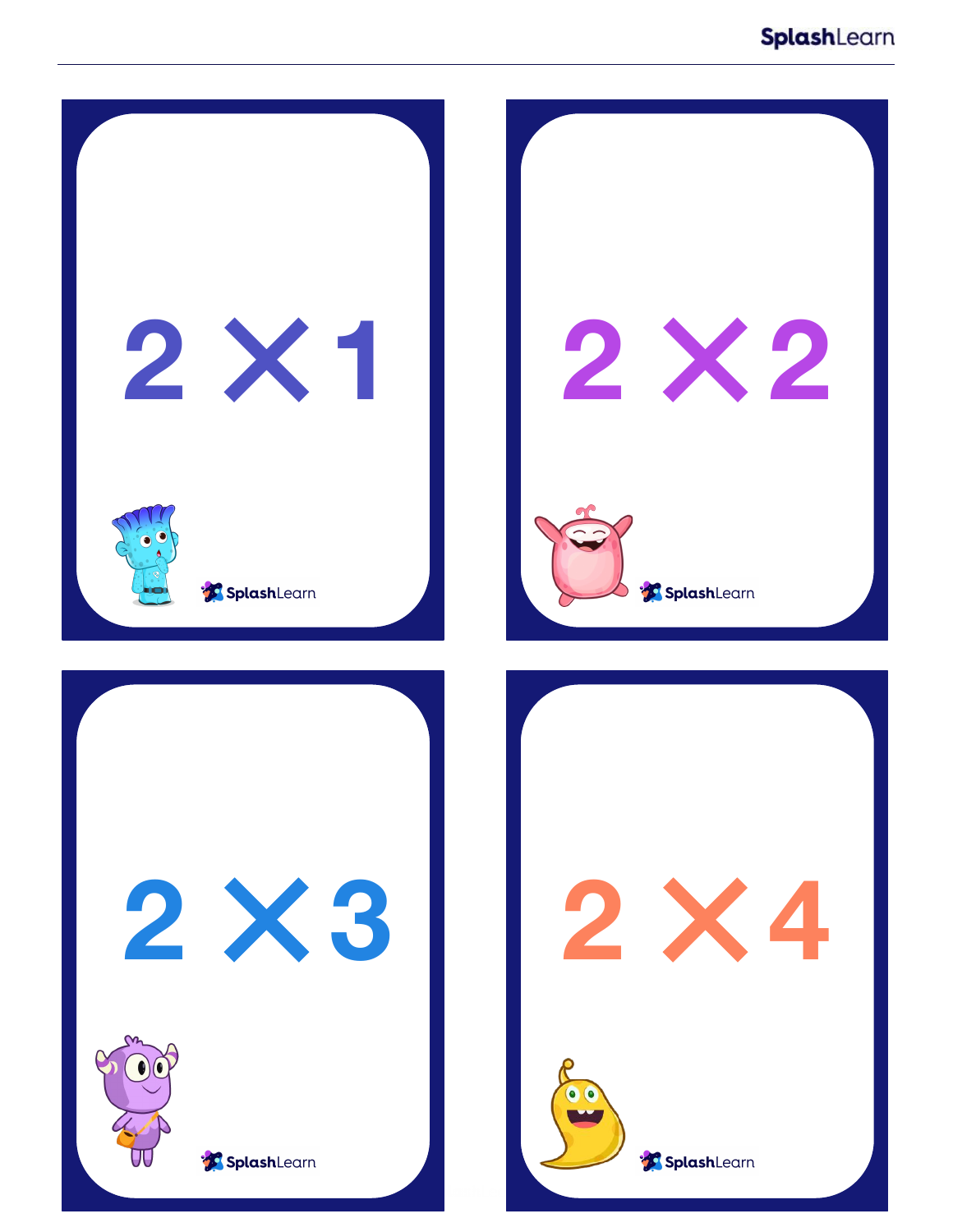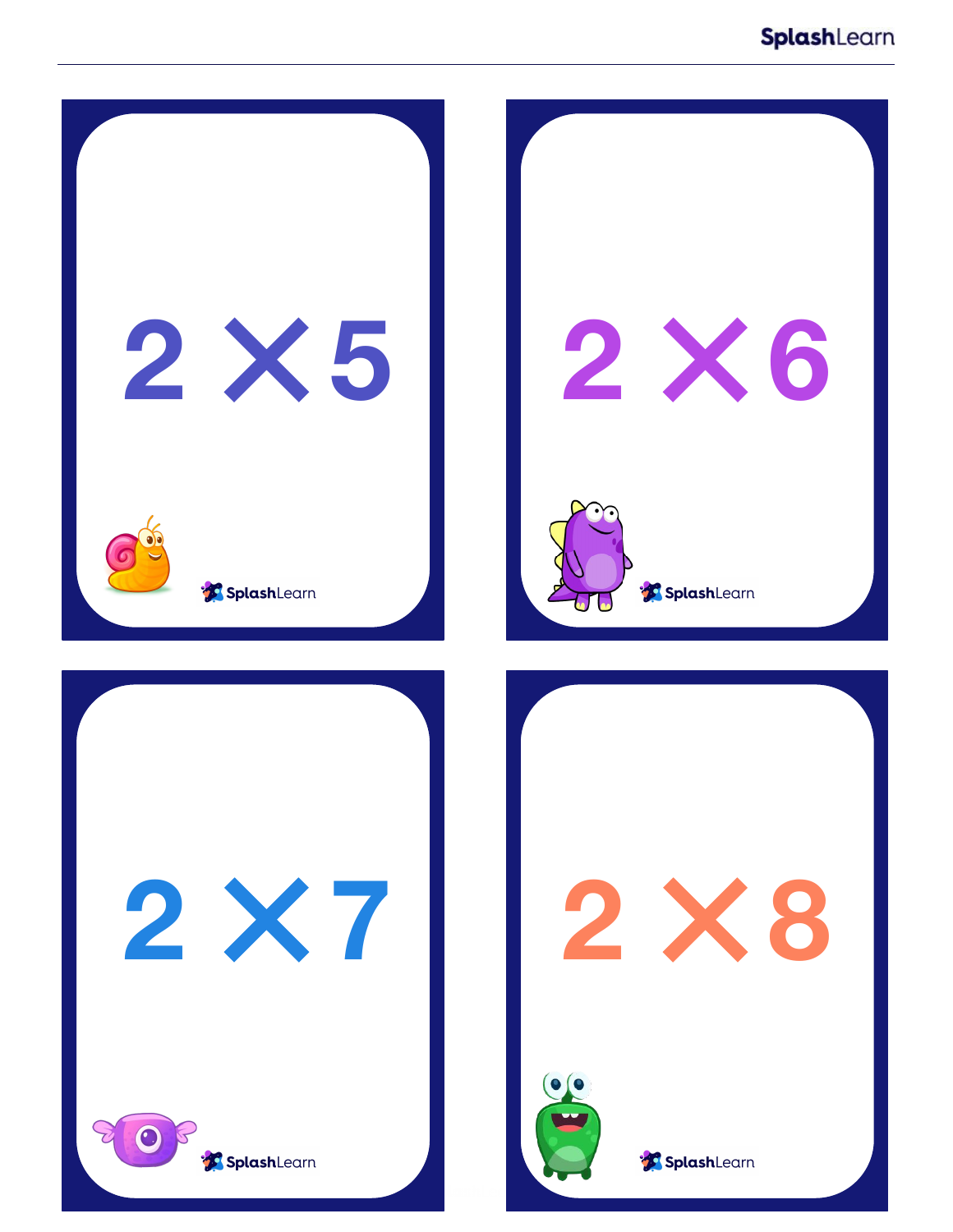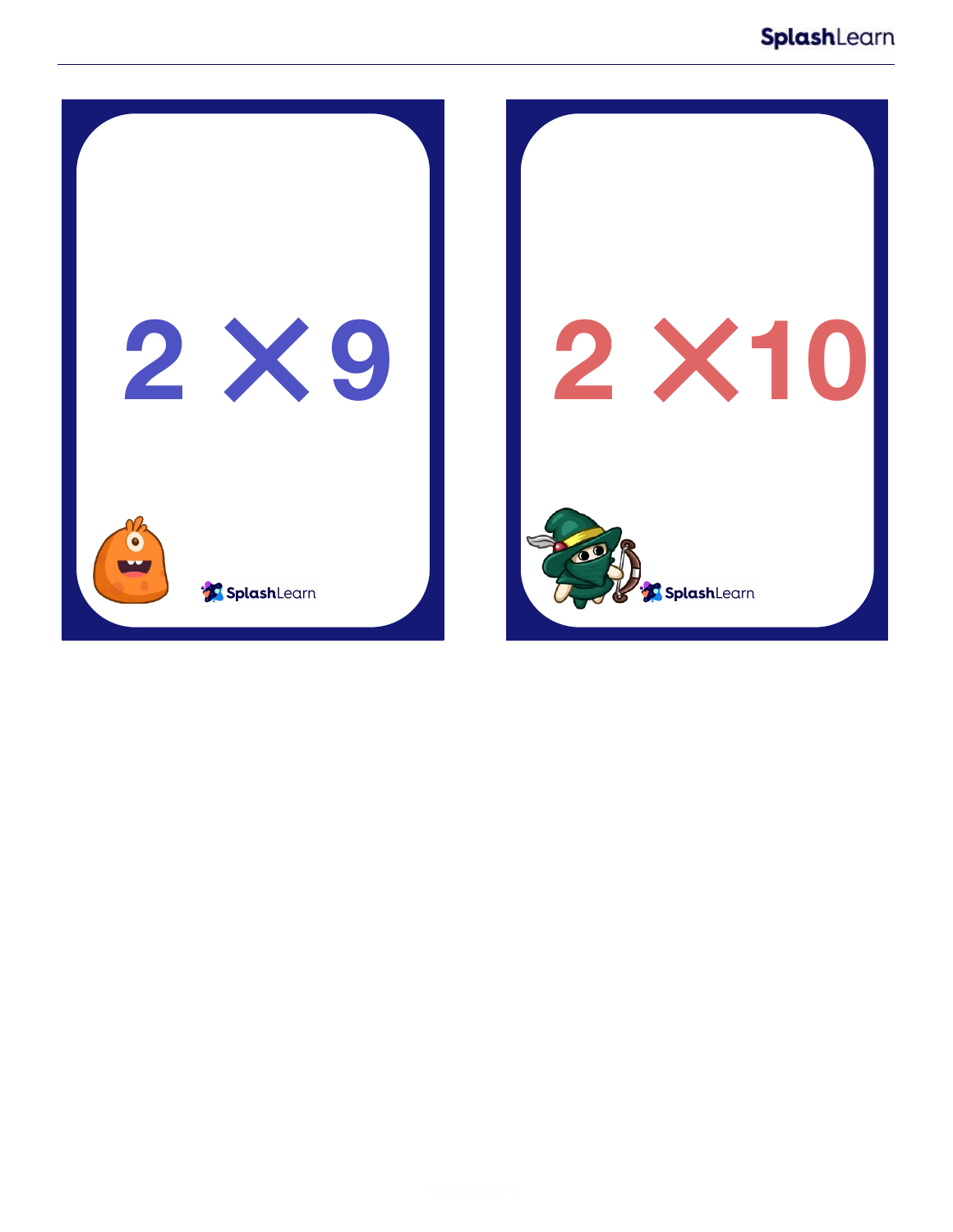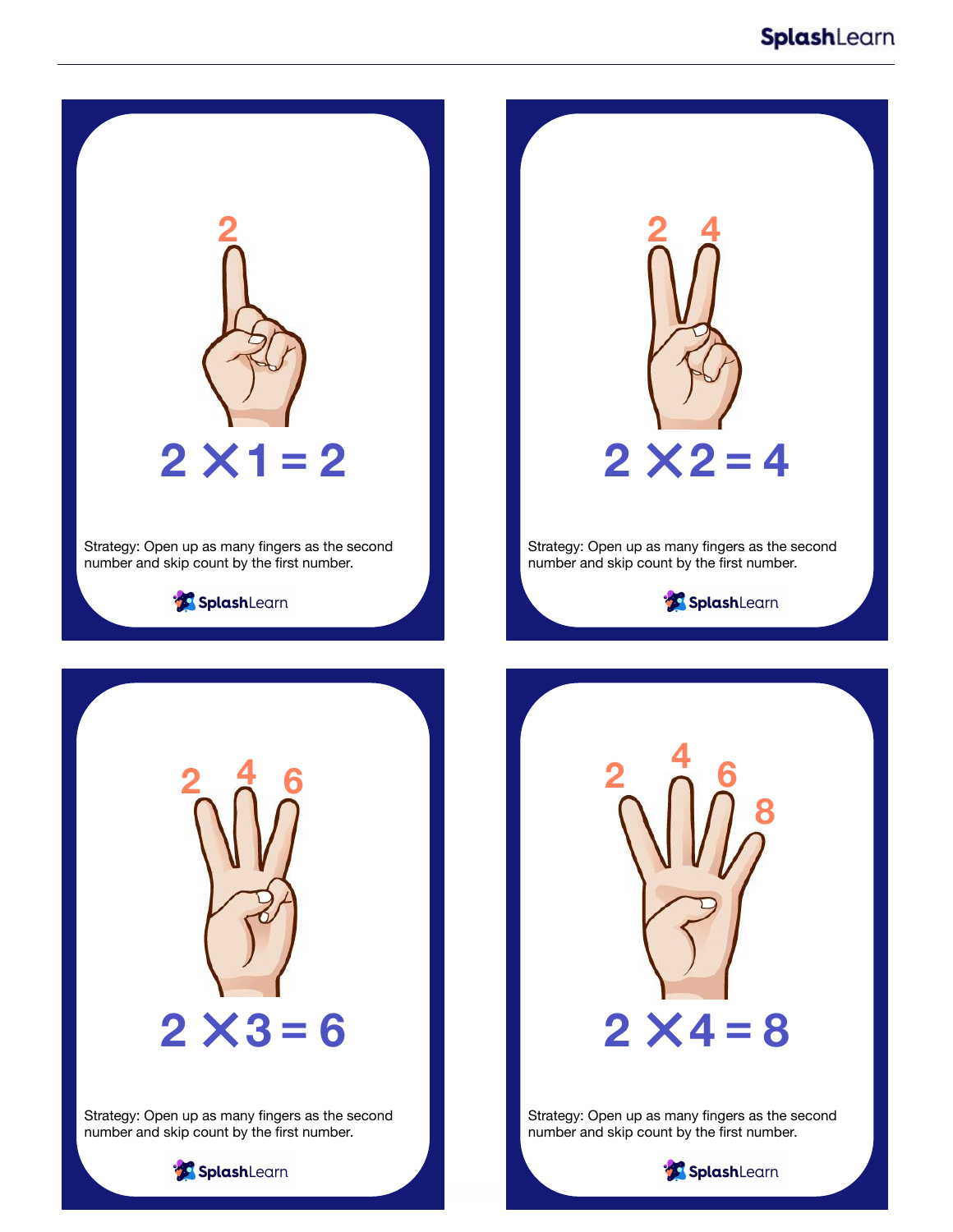

Strategy: Open up as many fingers as the second number and skip count by the first number.



Strategy: Open up as many fingers as the second number and skip count by the first number.



Strategy: Open up as many fingers as the second number and skip count by the first number.



Strategy: Open up as many fingers as the second number and skip count by the first number.